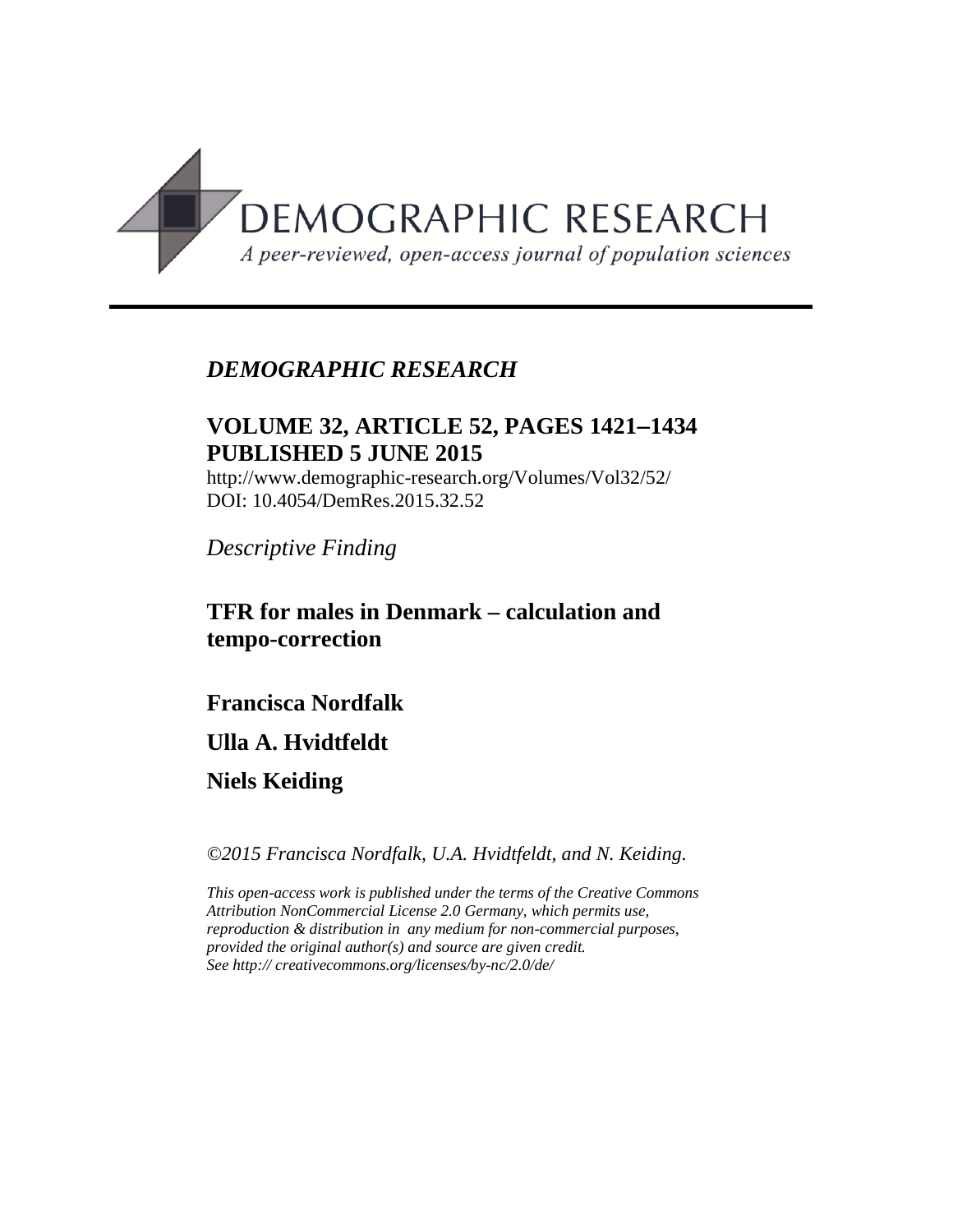# **Table of Contents**

| $\mathbf{1}$   | Introduction              | 1422 |
|----------------|---------------------------|------|
| 2              | Methods                   | 1422 |
| 2.1            | Data and study population | 1422 |
| 2.2            | Parity                    | 1423 |
| 2.3            | Unknown parents           | 1423 |
| 2.4            | Tempo-adjustment          | 1423 |
|                |                           |      |
| 3              | Results                   | 1424 |
|                |                           |      |
| $\overline{4}$ | Discussion                | 1429 |
|                |                           |      |
| 5              | Acknowledgments           | 1430 |
|                |                           |      |
|                | References                | 1431 |
|                |                           |      |
|                | Appendix                  | 1432 |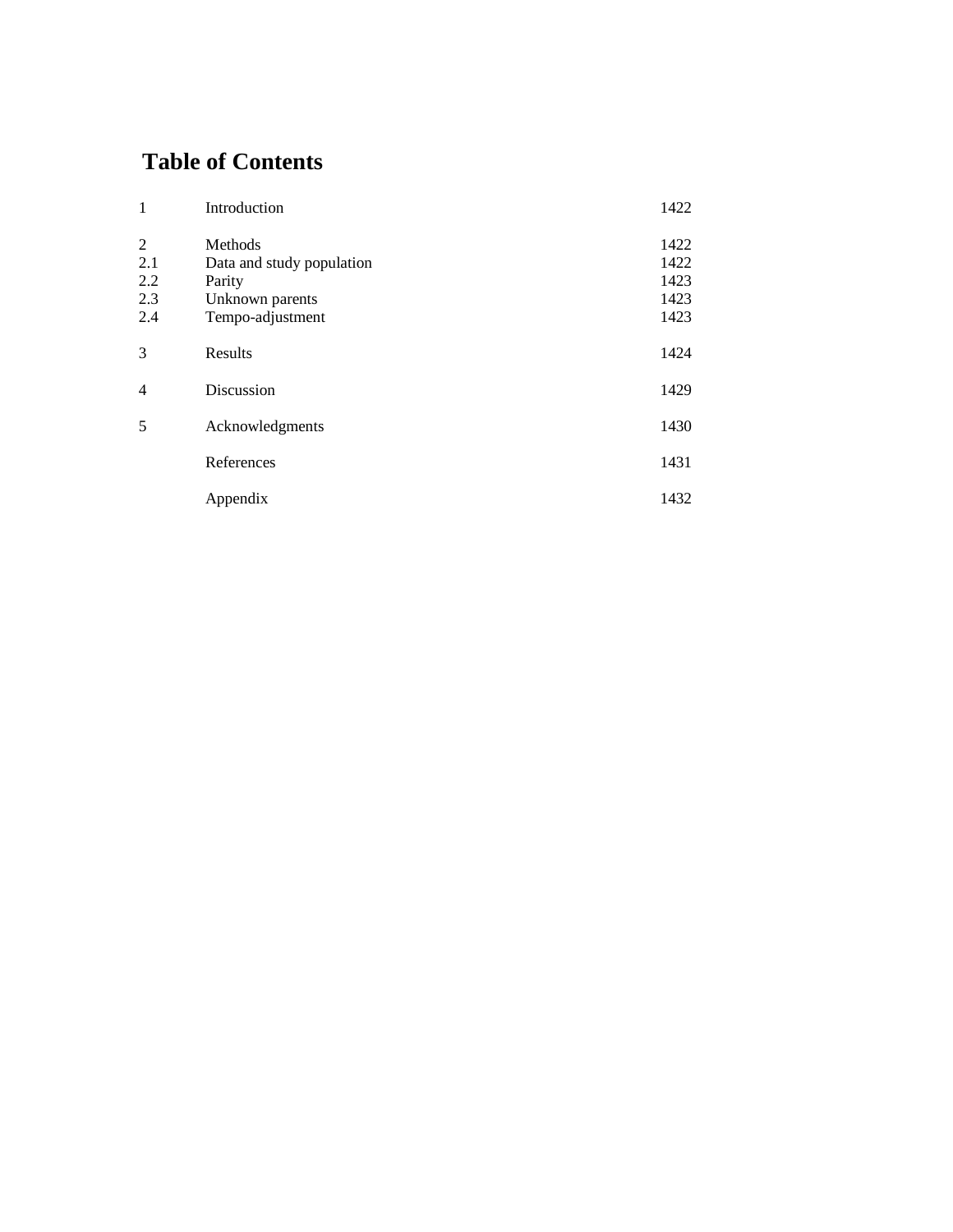## **TFR for males in Denmark – calculation and tempo-correction**

**Francisca Nordfalk[1](#page-2-0) Ulla A. Hvidtfeldt[2](#page-2-1) Niels Keiding[3](#page-2-2)**

## **Abstract**

### **BACKGROUND**

Studies of trends and tempo corrections of fertility have focused on female rather than male fertility; one reason being that the necessary detailed data are more widely available for mothers than for fathers.

### **OBJECTIVE**

The objective is to present a demographic overview of the fertility trends of Danish men and women from 1980 to 2010. We review the differences in male and female fertility and perform separate tempo corrections for fathers and mothers.

### **METHODS**

The material for this study consisted of basic data on male and female fertility. The data included all children born in the period, specified by birth year of the child and age and parity of the mother and father, respectively. We used standard demographic measurements of fertility, primarily the total fertility rate (TFR) and the tempocorrections as proposed by Bongaarts and Feeney (1998).

### **RESULTS**

The female fertility rates were generally higher than those for males, but the TFRs of both Danish men and women generally increased over the period. The unadjusted and the adjusted fertility rates had similar patterns for men and women. A negative tempoeffect was more evident for women than for men, and a vanishing effect for men at the end of the period was not similarly observed for women.

<span id="page-2-0"></span><sup>&</sup>lt;sup>1</sup> Department of Public Health, University of Copenhagen, Denmark. E-Mail: qtw292@sund.ku.dk.<br><sup>2</sup> Department of Public Health, University of Copenhagen, Denmark.<br><sup>3</sup> Section of Biostatistics, Department of Public Health,

<span id="page-2-1"></span>

<span id="page-2-2"></span>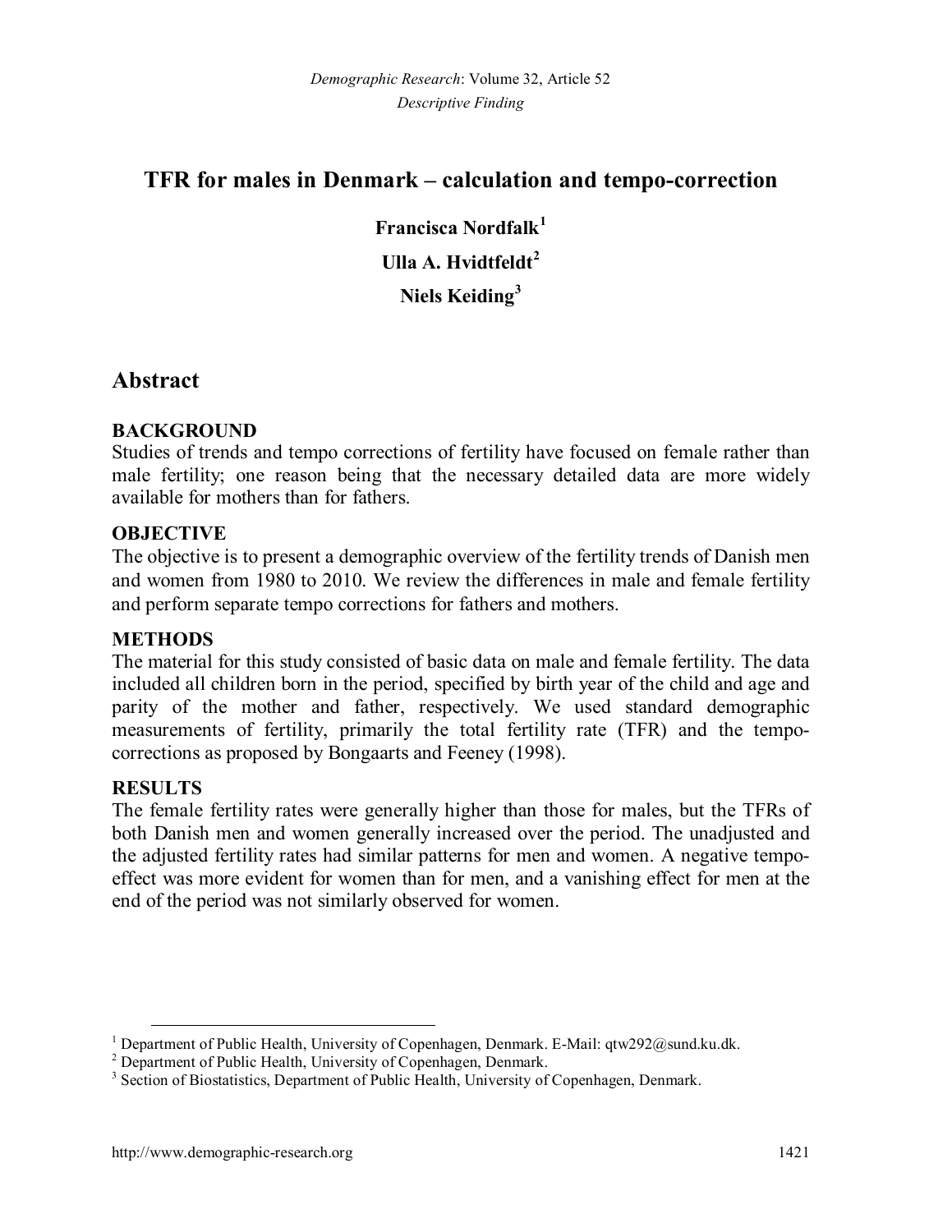### **CONCLUSIONS**

We have exemplified tempo corrections for male as well as female fertility, and have discussed specific problems in this context. Our study indicates that the postponement of childbearing is about to end for Danish men.

# **1. Introduction**

Demographic fertility depends on males as well as females, but most practical statistics and further studies are phrased in terms of female fertility only, including the important literature on tempo-corrections of the standard fertility measure, the Total Fertility Rate (TFR).

The aim of this descriptive paper is to report how far it is possible to get with similar calculations on male fertility based on current official statistics in Denmark. We present a demographic overview of the fertility trends of Danish men from 1980 to 2010, with a review of both the differences in male and female fertility and of how the development in male fertility can be clarified by the tempo-adjusted fertility rate of Bongaarts and Feeney (1998).

## **2. Methods**

### **2.1 Data and study population**

This project was based on two tabulations. One tabulation consisted of all live-born children during the 31 years from 1980 to 2010. In order to compare the fertility of men and women, the data were classified separately by mother and father. The tabulation contained all children born in Denmark, totaling 1,946,415 children for the 31 years. The data were sorted by year of birth and age and parity of the parent. The fertile ages of the parents in this tabulation were defined as ages 13−99 years for fathers and ages 13−65 years for mothers. Under the assumption that births to parents are evenly distributed over the year, calculations of the mid-age of the parents were applied (e.g., age 29.5 years). This tabulation was based on the number of children born. Thus, multiple births resulted in registration of the actual number of children born, in accordance with standard practice in fertility calculations (Preston et al. 2001: 95).

The other tabulation contained the number of men and women in 1980−2010 classified by age and parity of the man/woman. Ages for this tabulation are 16−62 for men and 15−48 for women.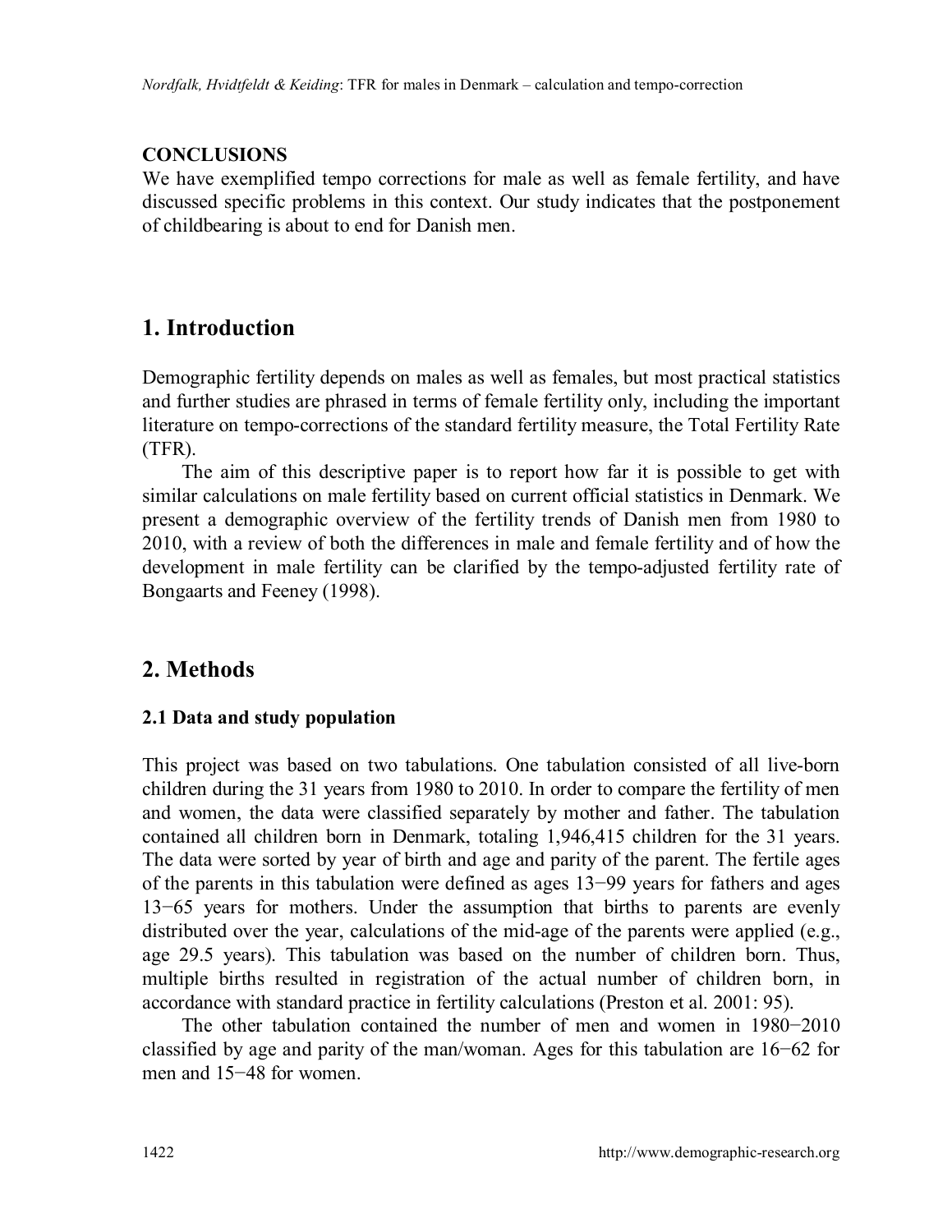The data for both tabulations were purchased from the Fertility Database of Statistics Denmark, where the data are collected annually from the Central Population Register (CPR), birth certificates (up to 1997), the Danish National Register of Patients (since 1997), and death certificates (by the National Board of Health). This information includes most demographic factors, including all births. Furthermore, the combination of information from the CPR and medical reports allows for crosschecking, which provides a high level of accuracy.

#### **2.2 Parity**

In addition to parity based on all previously born children, Statistics Denmark keeps track of a parity measure that includes only previous children born inside Denmark. Our main results are based on the first measure, which in our view is the natural one in this context. A sensitivity analysis of the two different ways of defining parity shows no significant difference in the final results (see Appendix Figure A).

#### **2.3 Unknown parents**

The number of children with unknown parents was 26,587 in total for unknown fathers, and 5,285 for mothers. This is equivalent to a share of 0.1%−0.75% of children with unknown mothers throughout the years and around 1%−1.5% of 'fatherless' children for most years. The share of children with unknown fathers did, however, increase from 2005 to 2010, ending just below 3% (see Appendix Figure B). We will return to a discussion of this increase. For our analysis we omitted the missing parents, since we had no information on neither the parity nor the age of the parent.

#### **2.4 Tempo-adjustment**

Our focus in this paper was on the data availability and possible differences between male and female TFRs.

We will be using the classical tempo-corrections as proposed by Bongaarts and Feeney (1998):

$$
TFR'(t) = \sum_{i} TFR'(t, i) = \sum_{i} \sum_{i} \frac{f(a, t, i)}{1 - r(t, i)} = \sum_{i} \frac{TFR(t, i)}{1 - r(t, i)}
$$
(1)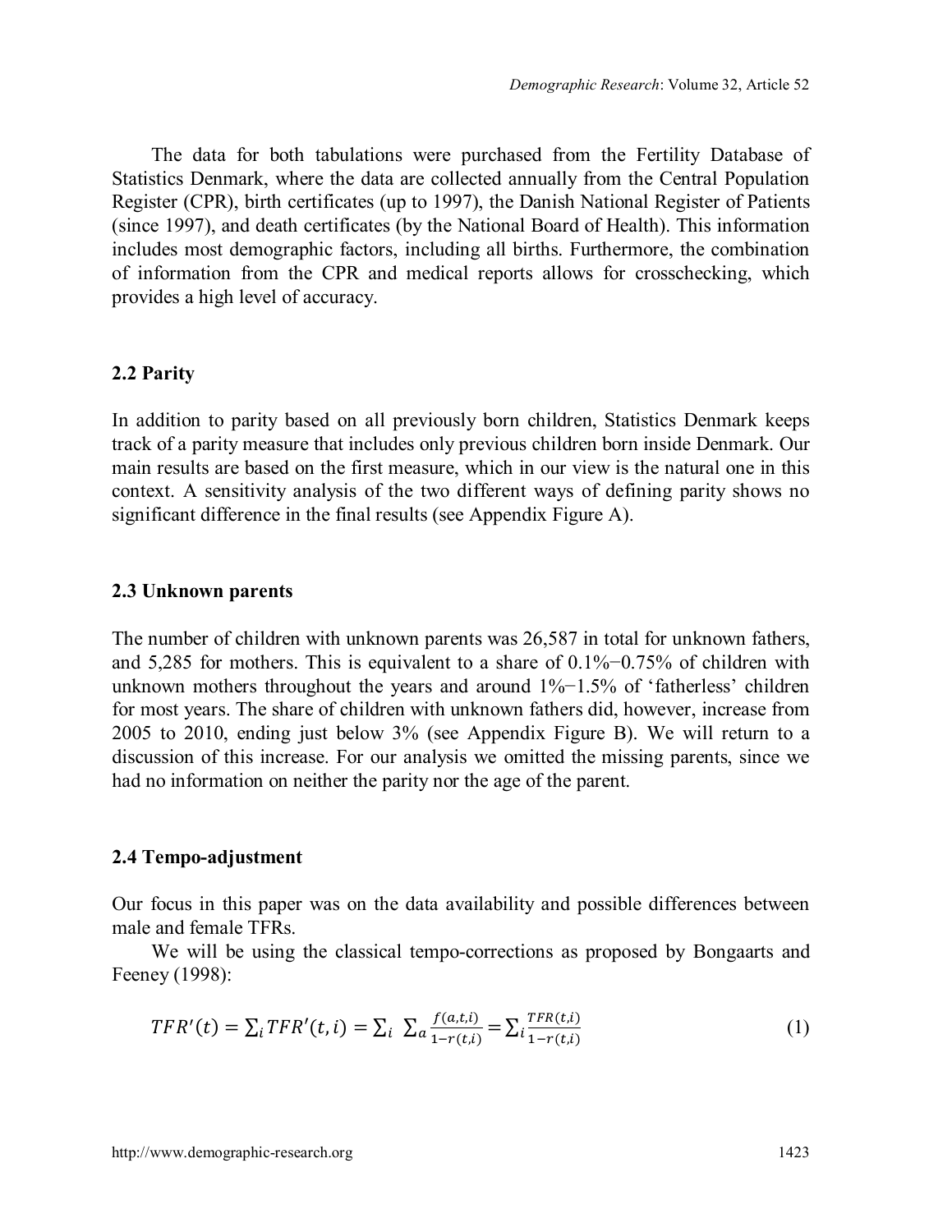where  $f(a,t,i)$  = age-specific fertility rates in year *t*, at age *a*, and parity order *i*. Denominators of this rate equal all men or women aged *a* at time *t*, regardless of their parity; and with

$$
r(t, i) = \frac{(MAC(t+1, i) - MAC(t-1, i))}{2}
$$
 (2)

with Mean Age of Childbearing (MAC) defined as:

$$
MAC(t, i) = \sum_{a} a f(a, t, i) / TFR(t, i)
$$
\n(3)

### **3. Results**

The first interesting aspect was the evolution of the ages at which Danish men and women have their children.

Figures 1a and 1b show the age-specific fertility rates (ASFR) for men and women. As expected, the ASFR was somewhat higher for women in the lower ages and somewhat higher for men in the higher ages. Further, Figure 1a demonstrates that even though men have the potential to reproduce in older ages, they rarely do, and from the late 50s the ASFRs were close to zero. The figures also show a continuous postponement in age of fertility for both genders in this 31-year period.

The male and female total fertility rates evolved in the same pattern (shown in Figures 4a and 4b respectively). However, the male fertility rate was consistently lower than the female rate because there were more men than women in the relevant age classes (Statistics Denmark 2013: Table 4). Going over the numbers of men and women in the fertile ages, there was a change between 1980 and 2010, when the difference between them decreased. The numbers of men and women overlapped for some ages in 2010. However, since they were both increasing and the MAC for men on average was 2.5 years higher than the MAC for women, there were still more men than women who could potentially become parents.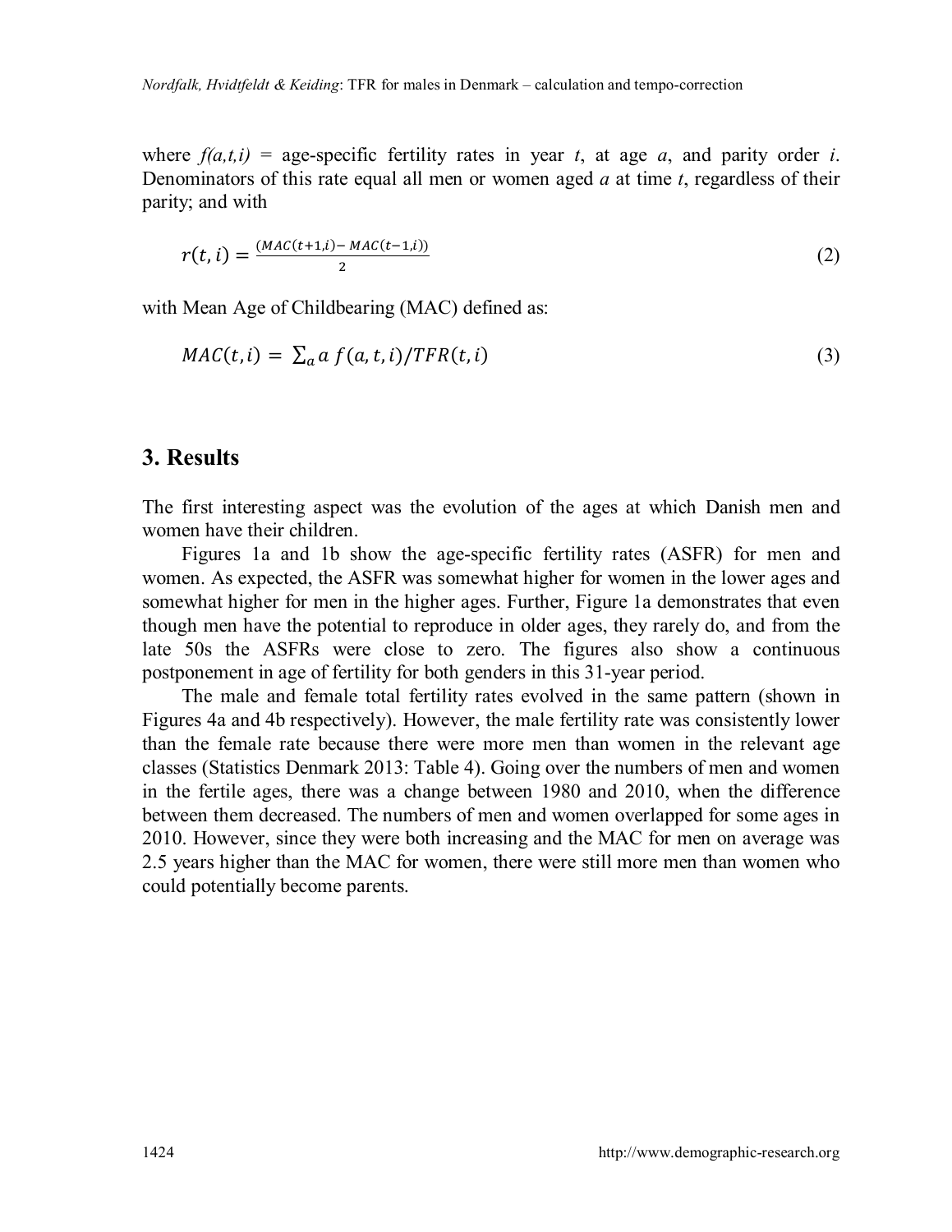

**Figure 1a: Danish male age-specific fertility rates, per 1000 men**

**Figure 1b: Danish female age-specific fertility rates, per 1000 women**



The key tool in the Bongaarts-Feeney correction is the parity-specific MAC, which we review in Figures 2a and 2b.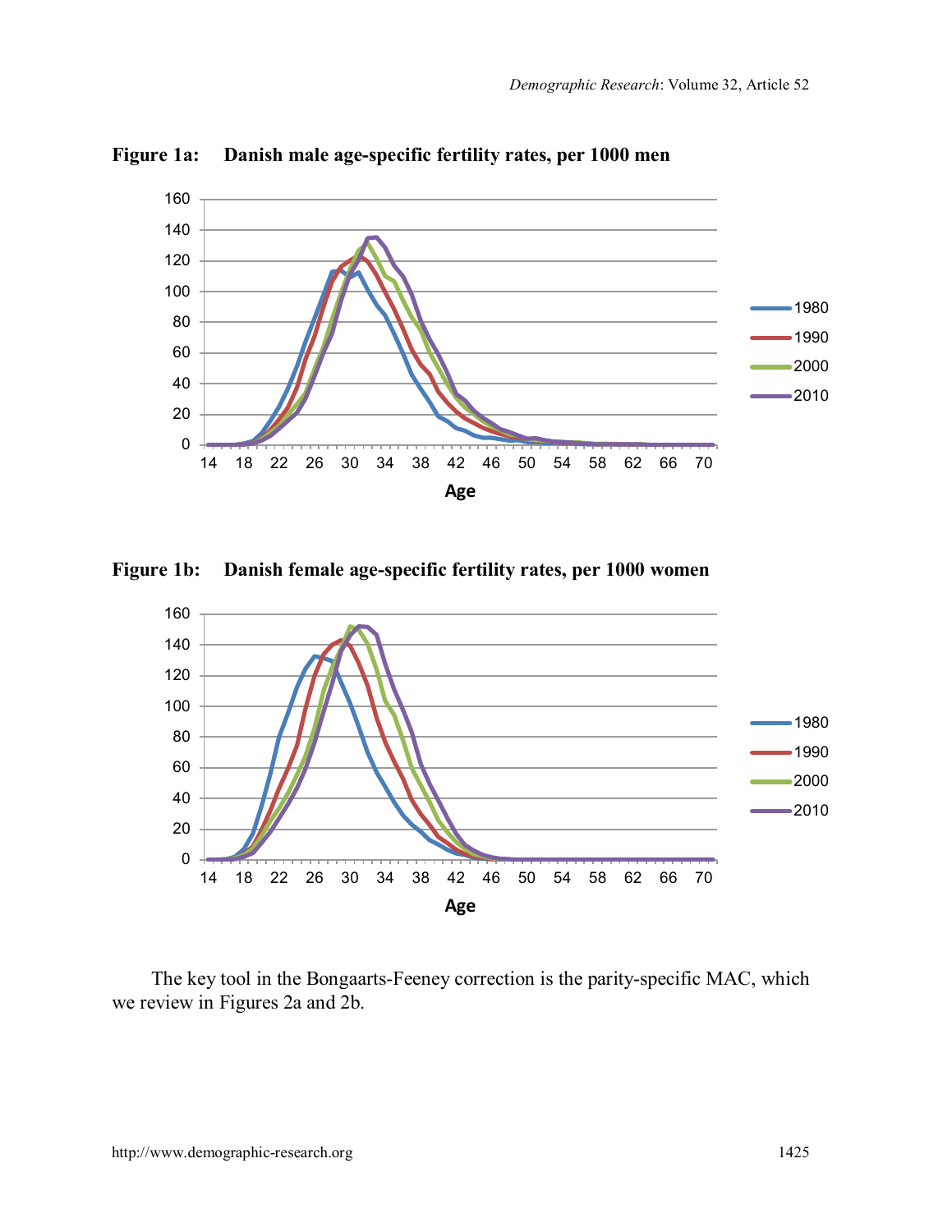

**Figure 2a: Danish male mean age of childbearing (formula 3)**

**Figure 2b: Danish female mean age of childbearing (formula 3)**



Figures 2a and 2b illustrate how the MAC increased over the period 1980 to 2010. At each parity men were in general a few years older than women when becoming parents. For both men and women the first five parities have a smooth curve, but the curves for parity 6 and above were very uneven due to the small amount of data.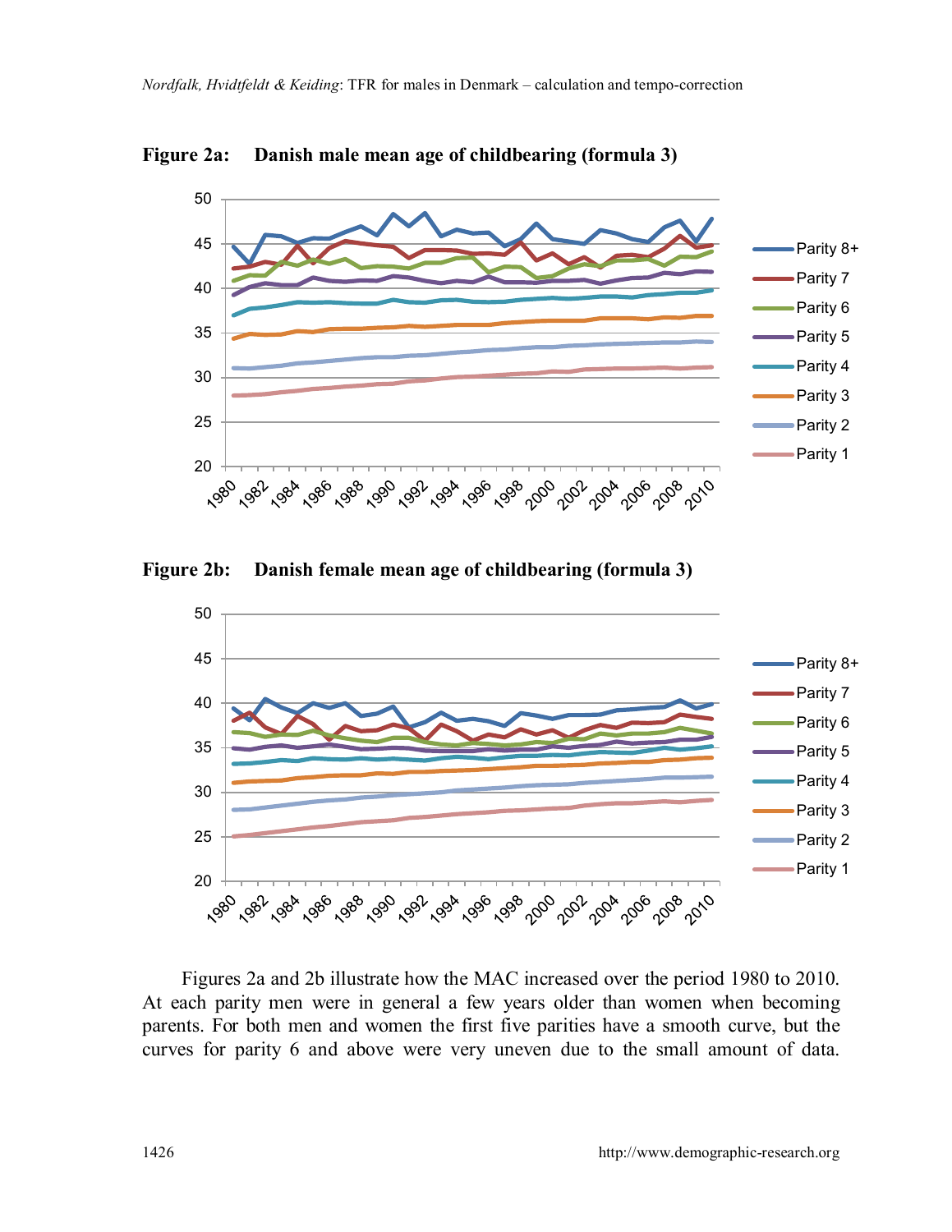However, there was indication that the increase in MAC for men might be leveling off by the end of the period.

This was more apparent when comparing MAC for all parities for men and women.



**Figure 3: MAC for all parities for men and women 1980−2010**

Figure 3 shows the MAC for all parities of both men and women throughout the period and how the distance between MAC for men and women decreased. At the beginning of the period the age difference was around 3.2 years (with a maximum of 3.24 years in 1980), whereas the age difference was around 2.5 years in the later years (with a minimum of 2.49 years in 2010).

From this, we calculated the Bongaarts and Feeney tempo-adjusted fertility rates (TFR') and compared them with the TFRs.

Figures 4a and 4b show the TFR and the TFR' for men and women. For men, the figure shows how the tempo-effect was negative for most years. This negative difference was especially evident for the years 1983 and 1993, where the difference between TFR and TFR' was around 0.34. By contrast, for the more recent years the difference between the TFR and the TFR' decreased, and in year 2007 the tempo-effect was (slightly) positive.

For women, the tempo-effect was similarly negative. This occurred for all of the years, with the largest negative effect around 0.34 at the beginning of the period. The tempo effect diminished for the later years, with the smallest negative effect at 0.09 in 2008.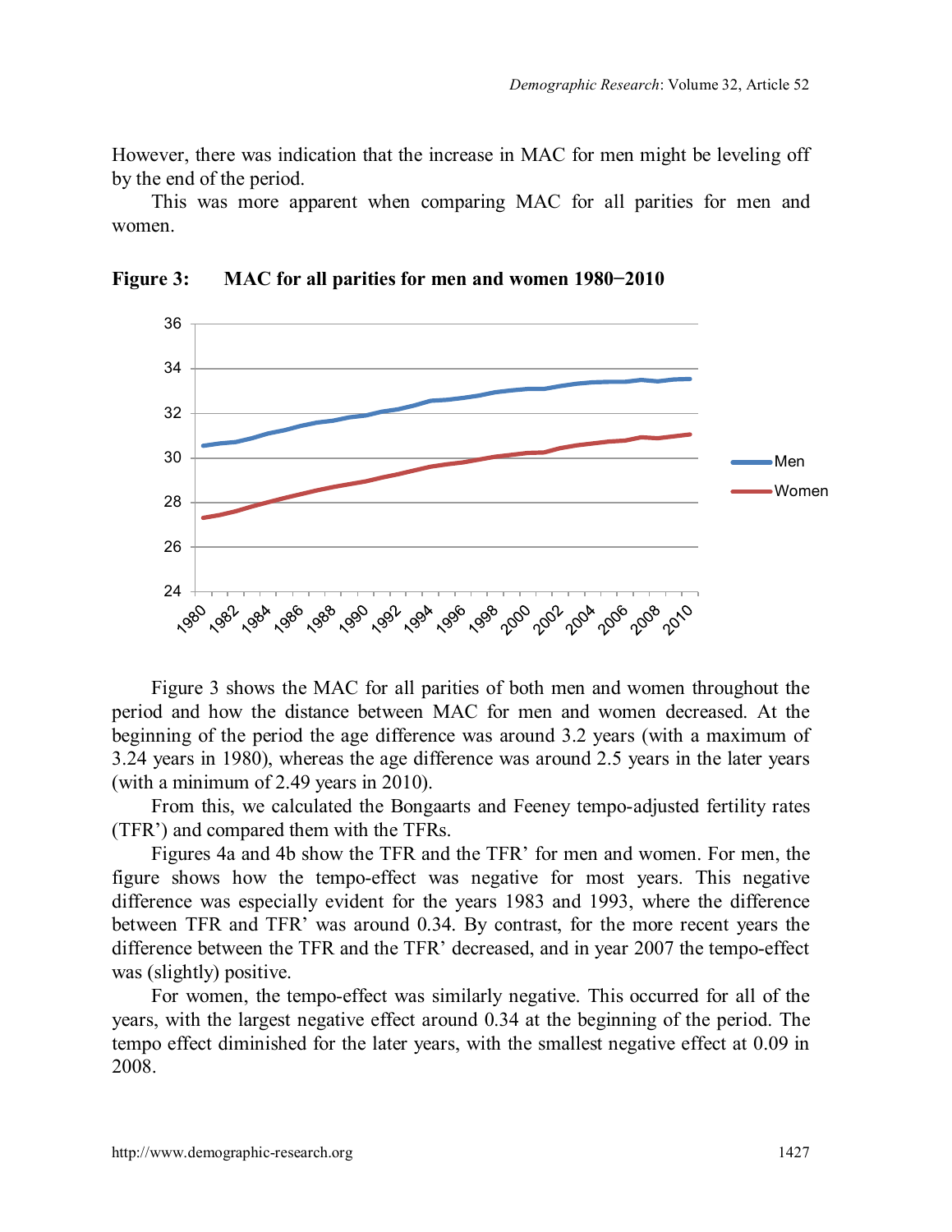

**Figure 4a: TFR and TFR' in Danish men (formula 1)**

**Figure 4b: TFR and TFR' in Danish Women (formula 1)**



In general, both the TFR and the TFR' had similar patterns for men and women. However, the negative tempo effect was more evident for women than for men, and the noticeable positive effect for men in the late 2000s was not observed for women. The male tendencies were direct consequences of the declining postponement in fertility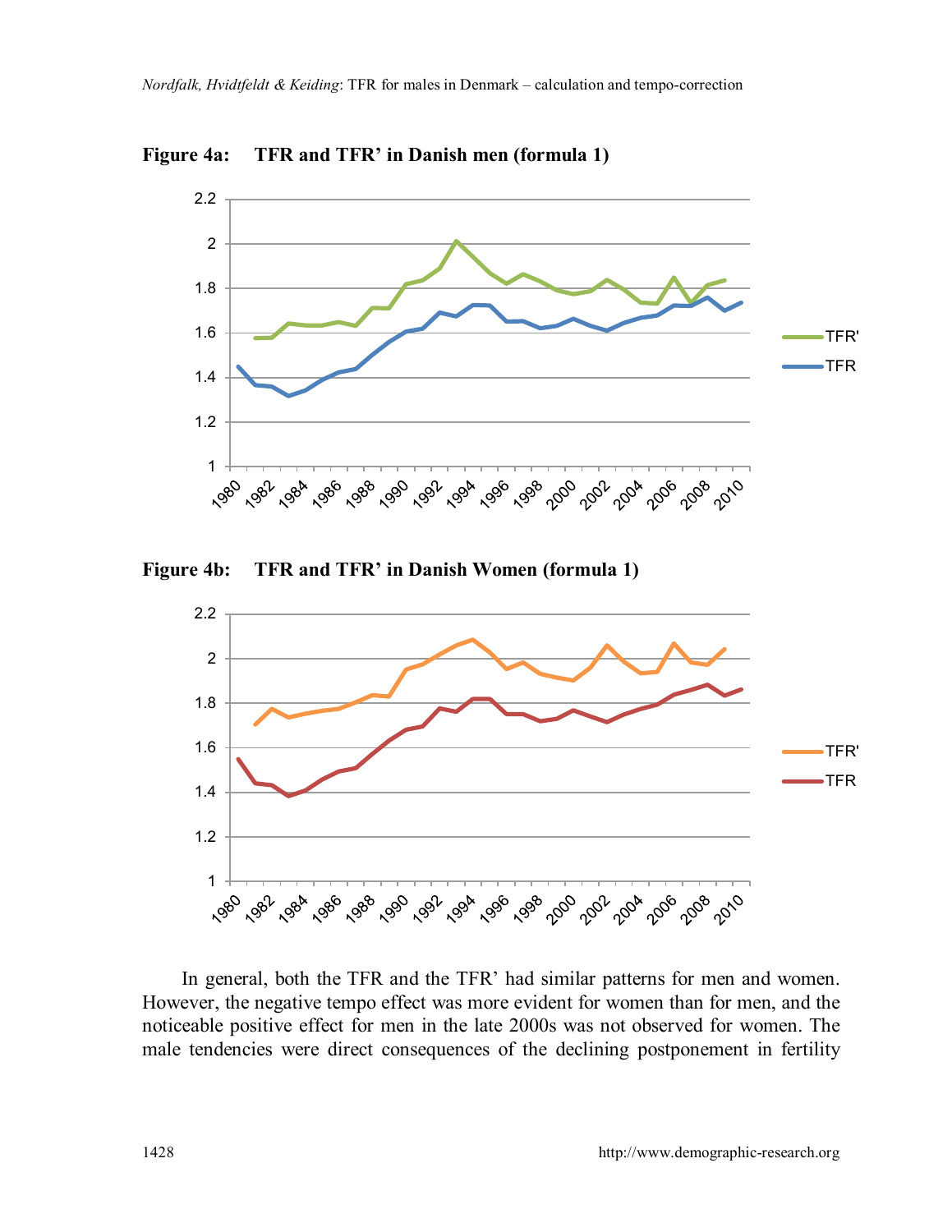behavior, and, looking at the similar results for women, this might also be their future development.

Finally, a referee pointed out that the parity of the father is not necessarily the same as parity of the mother. To consider a possible 'recirculation' of parents, we acquired further tables from the Fertility Database of Statistics Denmark, combining fathers and mothers. From there we constructed cross tables of births by father's parity and mother's parity for selected years (see Appendix Tables A−D). The cross tables show how the share of children of the same parity of mother and father was constant throughout the period (approximately 84% in 1980, 83% in 1990, and 84% in 2000 and 2010). In general, there was slightly more evidence of recirculation for fathers than for mothers. However, considering only parities 1 and 2 (as most have only 1 or 2 children), the recirculation of mothers was slightly larger than for fathers. Our conclusion is that the share of children of equal parity of father and mother is remarkably large and stable over the period and therefore has no significant effect on the found tendencies.

### **4. Discussion**

The results show how male fertility and female fertility in Denmark have developed over the last three decades.

The share of missing data was very low. The frequency of missing mothers was fairly stable and under 0.5% for most of the years. The increase in missing fathers could have several explanations. One reason could be an increase in the number of single women having children using semen donation (married and cohabiting women having children using semen donation will be registered with the woman's partner as the father). Only very recently has the Danish Fertility Society (2014) been able to gather reliable statistics in this area: 489 children were expected to be born by single mothers by choice in 2013. This is approximately 10% of all children born from assisted reproduction, equivalent to less than 1% of all children born in 2013. The share of missing fathers in our data ranged from 1.5% to 3% by the end of our study period (2005–2010). Thus, roughly one-third to two-thirds of all missing fathers could be explained by single mothers using semen donation by choice  $-$  if the share of 1% can reasonably be assumed to apply to the period 2005−2010. However, these numbers will of course have to await verification during the coming years. Other contributing factors could be an increasing number of women deciding to become single mothers involving sexual intercourse with a man, and a delay in reporting paternity, thus generating a temporary increase in unreported fathers towards the end of the period.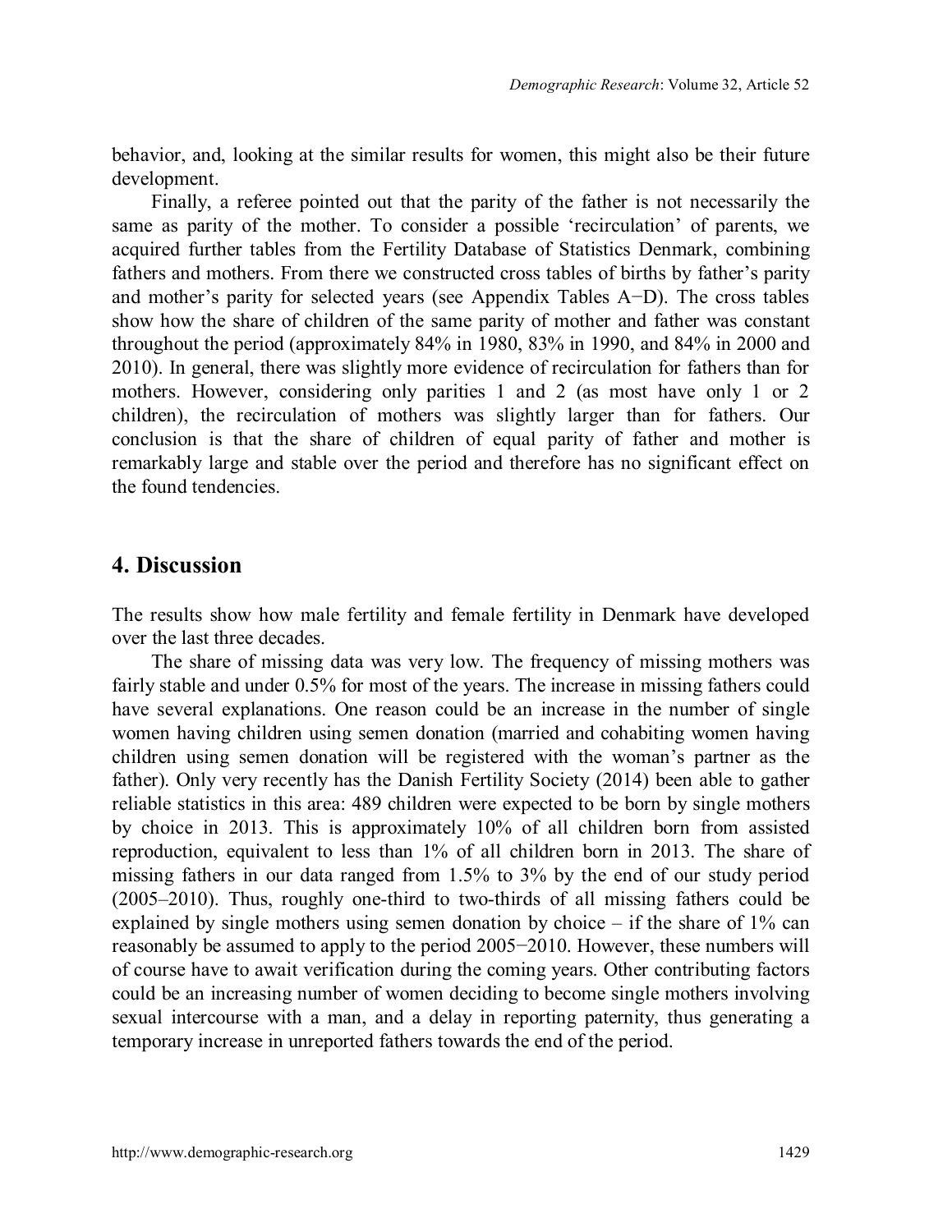Since we know neither the age of the missing parents nor the parity of their children, we cannot know the effect of the missing data. Fortunately the frequency of missing data is low throughout the period.

We chose the original approach by Bongaarts and Feeney (1998) for our tempocorrection, despite serious criticism of this approach (e.g., van Imhoff and Keilman (2000); Kohler and Ortega (2002); Bongaarts and Sobotka (2012)). Our main motivation was that the primary purpose of this short paper is to present proof of the concept that tempo 'correction' can also be performed for men, at least in Denmark, and secondly, as far as we know, at the moment there is no generally accepted alternative calculation. We did consider using the modification by Bongaarts and Sobotka (2012). However, although the concrete performance of this modification in their presented example was more satisfactory, it suffers from the difficulty that births of order *i+1* are assumed independent of births of order *i.*

Returning to the results, for Danish men both the ASFR and the MAC stabilized towards the end of the studied period, and accordingly the TFR and the TFR' converged during the years 2004 to 2010. In other words, the postponement of births for men seems to be about to end. For females the picture was somewhat different. Reviewing the ASFR for women, it appeared that the postponement of childbearing is still ongoing and the spacing between the unadjusted TFR and the tempo-adjusted TFR' is continuing, if slightly decreasing.

In conclusion, we have demonstrated that the Danish official statistics registers also allow tempo corrections of male fertility. We have discussed some concrete problems in this connection and presented calculations based on the classical Bongaarts-Feeney approach.

## **5. Acknowledgements**

We are grateful to Ole Schnor at Statistics Denmark for much helpful advice and to Lone Schmidt (University of Copenhagen) and Karin Erb (University of Southern Denmark) for help with providing the recent data on 'single mothers by choice'.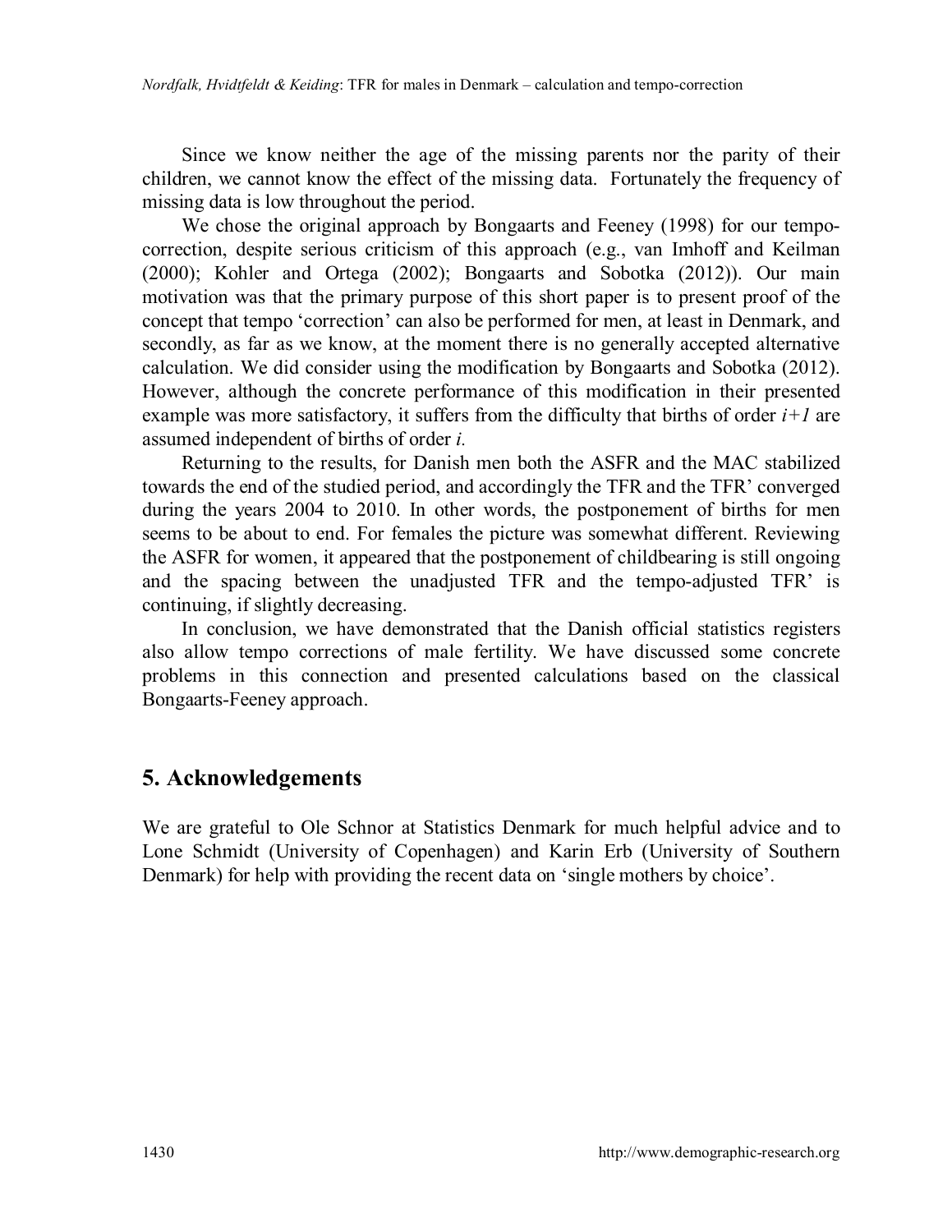## **References**

- Bongaarts, J. and Feeney, G. (1998). On the Quantum and Tempo of Fertility. *Population and Development Review* 24(2): 271−291. doi[:10.2307/2807974.](http://dx.doi.org/10.2307/2807974)
- Bongaarts, J. and Sobotka, T. (2012). Demographic explanation for the recent rise in European Fertility. *Population and Development Review* 38(1): 83−120. doi[:10.1111/j.1728-4457.2012.00473.x.](http://dx.doi.org/10.1111/j.1728-4457.2012.00473.x)
- Danish Fertility Society (2014). Annual report 2013. www.fertilitetsselskab.dk.
- Kohler, H.P. and Ortega, J.A. (2002). Tempo-adjusted period parity progression measures, fertility postponement and completed cohort fertility. *Demographic Research* 6(6): 92–144. doi[:10.4054/DemRes.2002.6.6.](http://dx.doi.org/10.4054/DemRes.2002.6.6)
- Preston, S.H., Heuveline, P., and Guillot, M. (2001). *Demography – Measuring and Modeling Population Processes*. US & UK: Blackwell Publishers.
- Statistics Denmark (2013). *Statistical Yearbook 2013*. Copenhagen: Statistics Denmark*.*
- van Imhoff, E. and Keilman, N. (2000). On the quantum and tempo of fertility: Comment. *Population and Development Review* 26(3): 549–553. doi[:10.1111/j.1728-4457.2000.00549.x.](http://dx.doi.org/10.1111/j.1728-4457.2000.00549.x)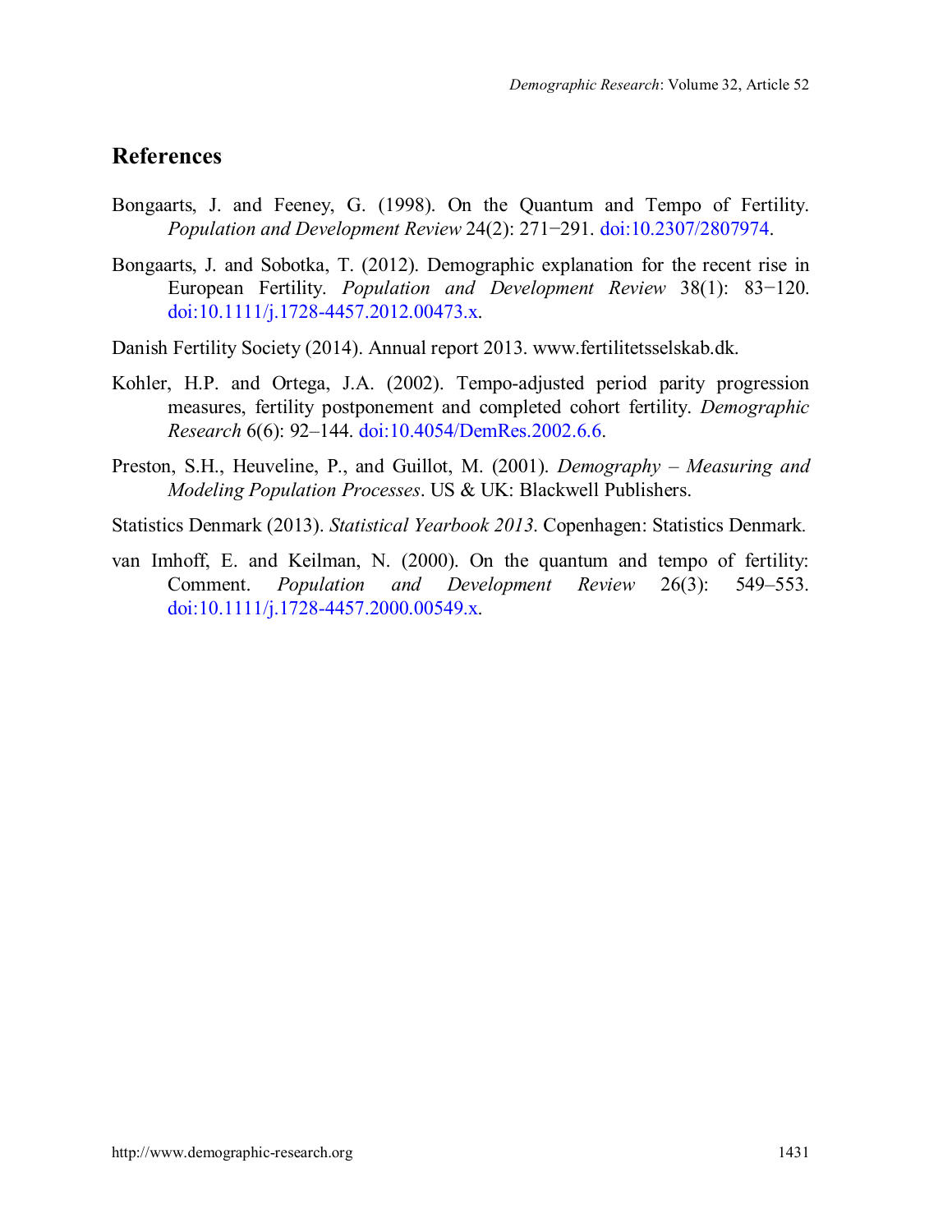# **Appendix**



**Figure A: Sensitivity analysis: TFR' All & TFR' DK**



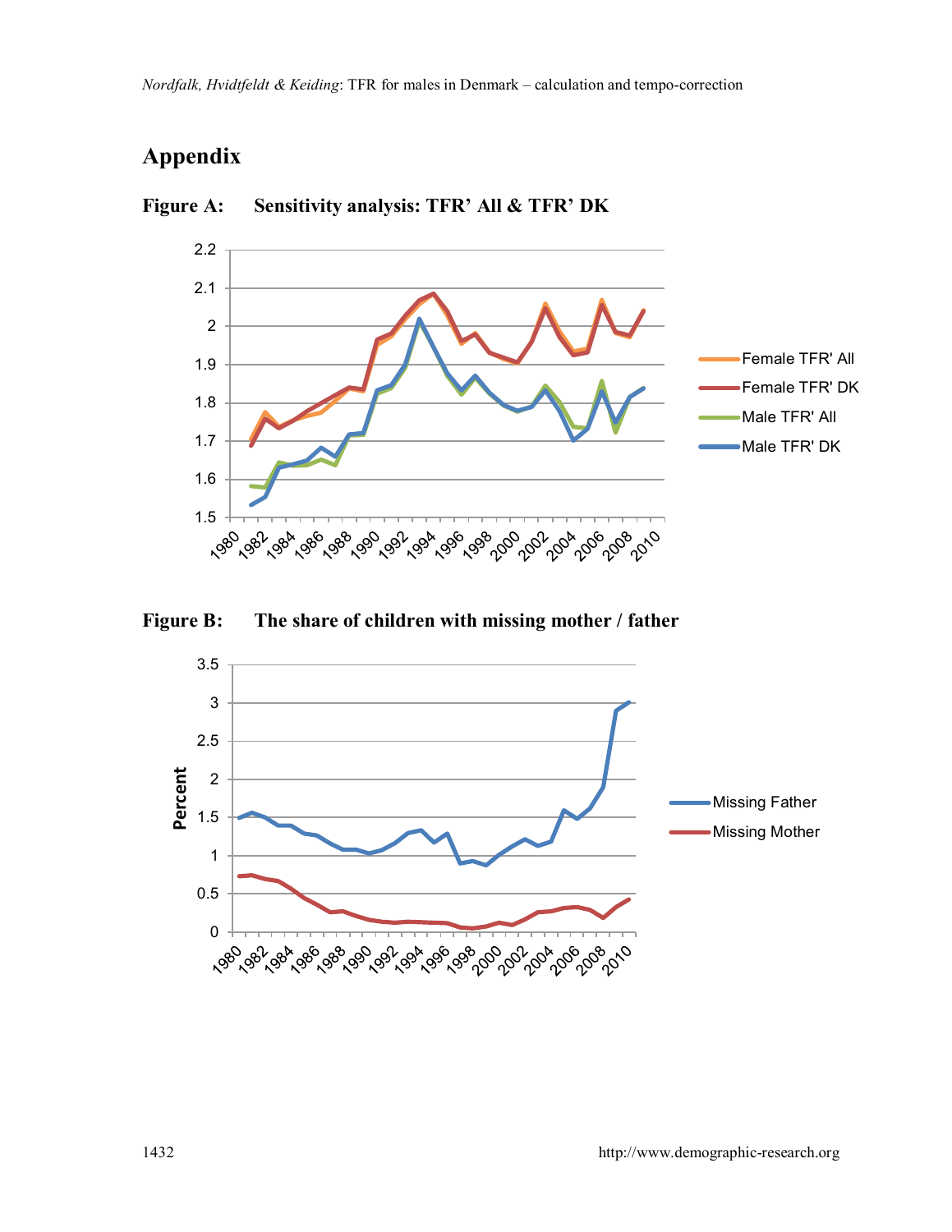|        |              |       |              | Parity of mother |      |      |      |      |      |              |
|--------|--------------|-------|--------------|------------------|------|------|------|------|------|--------------|
|        |              | 1     | $\mathbf{2}$ | 3                | 4    | 5    | 6    | 7    | 8    | <b>Total</b> |
|        | 1            | 39.98 | 3.26         | 1.24             | 0.35 | 0.08 | 0.03 | 0.00 | 0.00 | 44.93        |
|        | $\mathbf{2}$ | 3.04  | 31.67        | 1.48             | 0.30 | 0.08 | 0.02 | 0.01 | 0.00 | 36.60        |
| Parity | 3            | 1.43  | 1.77         | 9.76             | 0.36 | 0.05 | 0.01 | 0.00 | 0.00 | 13.39        |
| of     | 4            | 0.43  | 0.63         | 0.51             | 1.96 | 0.10 | 0.01 | 0.01 | 0.00 | 3.63         |
| father | 5            | 0.11  | 0.16         | 0.11             | 0.09 | 0.44 | 0.03 | 0.01 | 0.00 | 0.95         |
|        | 6            | 0.02  | 0.03         | 0.04             | 0.03 | 0.02 | 0.16 | 0.01 | 0.00 | 0.31         |
|        | 7            | 0.01  | 0.01         | 0.02             | 0.01 | 0.01 | 0.01 | 0.05 | 0.00 | 0.11         |
|        | 8            | 0.01  | 0.01         | 0.00             | 0.00 | 0.00 | 0.00 | 0.00 | 0.05 | 0.07         |
|        | <b>Total</b> | 45.02 | 37.53        | 13.15            | 3.10 | 0.78 | 0.26 | 0.09 | 0.05 | 100          |

## **Table A: Cross table of births 1980: Percentages of children born by parity of parents**

## **Table B: Cross table of births 1990: Percentages of children born by parity of parents**

|        |                |       |              | Parity of mother |      |      |      |      |      |              |
|--------|----------------|-------|--------------|------------------|------|------|------|------|------|--------------|
|        |                | 1     | $\mathbf{2}$ | 3                | 4    | 5    | 6    | 7    | 8    | <b>Total</b> |
|        | 1              | 41.41 | 3.44         | 1.33             | 0.22 | 0.04 | 0.01 | 0.00 | 0.00 | 46.44        |
|        | $\overline{2}$ | 3.09  | 29.56        | 1.53             | 0.39 | 0.07 | 0.01 | 0.00 | 0.00 | 34.65        |
| Parity | 3              | 1.46  | 2.10         | 9.37             | 0.31 | 0.07 | 0.01 | 0.00 | 0.00 | 13.32        |
| οf     | 4              | 0.40  | 0.89         | 0.58             | 1.92 | 0.07 | 0.01 | 0.00 | 0.00 | 3.87         |
| father | 5              | 0.10  | 0.22         | 0.23             | 0.11 | 0.36 | 0.02 | 0.00 | 0.00 | 1.05         |
|        | 6              | 0.01  | 0.06         | 0.08             | 0.05 | 0.04 | 0.13 | 0.00 | 0.00 | 0.37         |
|        | 7              | 0.01  | 0.01         | 0.02             | 0.02 | 0.00 | 0.01 | 0.04 | 0.00 | 0.11         |
|        | 8              | 0.00  | 0.01         | 0.01             | 0.01 | 0.01 | 0.00 | 0.01 | 0.02 | 0.07         |
|        | <b>Total</b>   | 46.48 | 36.29        | 13.14            | 3.02 | 0.65 | 0.21 | 0.06 | 0.03 | 100          |